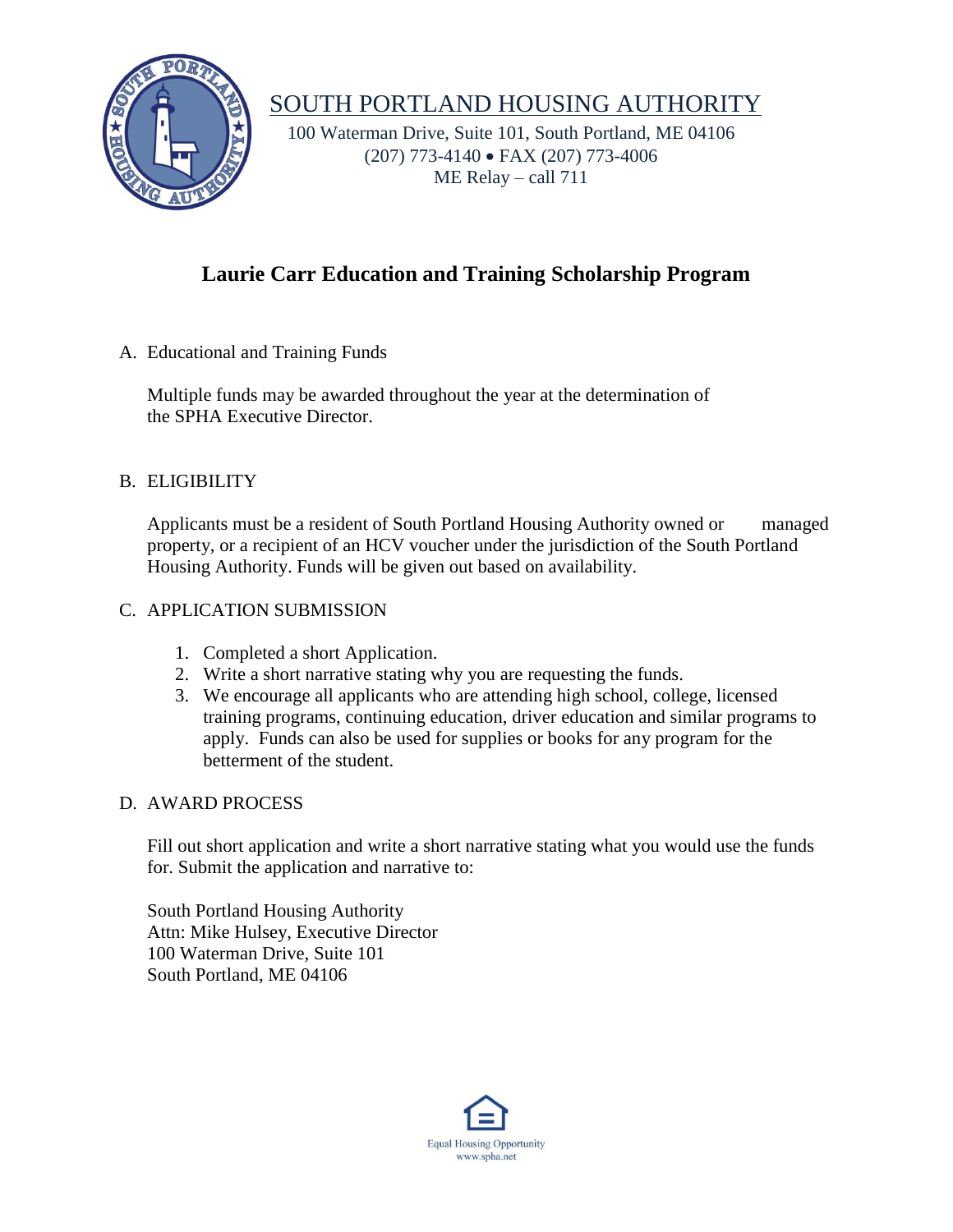

# SOUTH PORTLAND HOUSING AUTHORITY

 100 Waterman Drive, Suite 101, South Portland, ME 04106 (207) 773-4140 FAX (207) 773-4006 ME Relay – call 711

### **Laurie Carr Education and Training Funds**

Application

| <b>Applicant Name:</b> |  |
|------------------------|--|
| Address:               |  |
|                        |  |
|                        |  |
| Tel. #:                |  |
| E-mail:                |  |
|                        |  |

Name of Educational Institution or Training Facility you current Plan to Attend:

Address: \_\_\_\_\_\_\_\_\_\_\_\_\_\_\_\_\_\_\_\_\_\_\_\_\_\_\_\_\_\_\_\_\_\_\_\_\_\_\_\_\_\_\_\_\_\_\_\_\_

\_\_\_\_\_\_\_\_\_\_\_\_\_\_\_\_\_\_\_\_\_\_\_\_\_\_\_\_\_\_\_\_\_\_\_\_\_\_\_\_\_\_\_\_\_\_\_\_\_\_\_\_\_\_\_\_

Attach a typed short narrative of what you would use the money for.

\_\_\_\_\_\_\_\_\_\_\_\_\_\_\_\_\_\_\_\_\_\_\_\_\_\_\_\_ \_\_\_\_\_\_\_\_\_\_\_\_\_\_\_\_\_\_\_\_\_\_\_\_\_

Applicant Signature Head of Household Signature

All applications must include the application as well as a typed narrative and can be mailed or hand-delivered to:

South Portland Housing Authority Attn: Mike Hulsey, Executive Director 100 Waterman Drive, Suite 101 South Portland, ME 04106